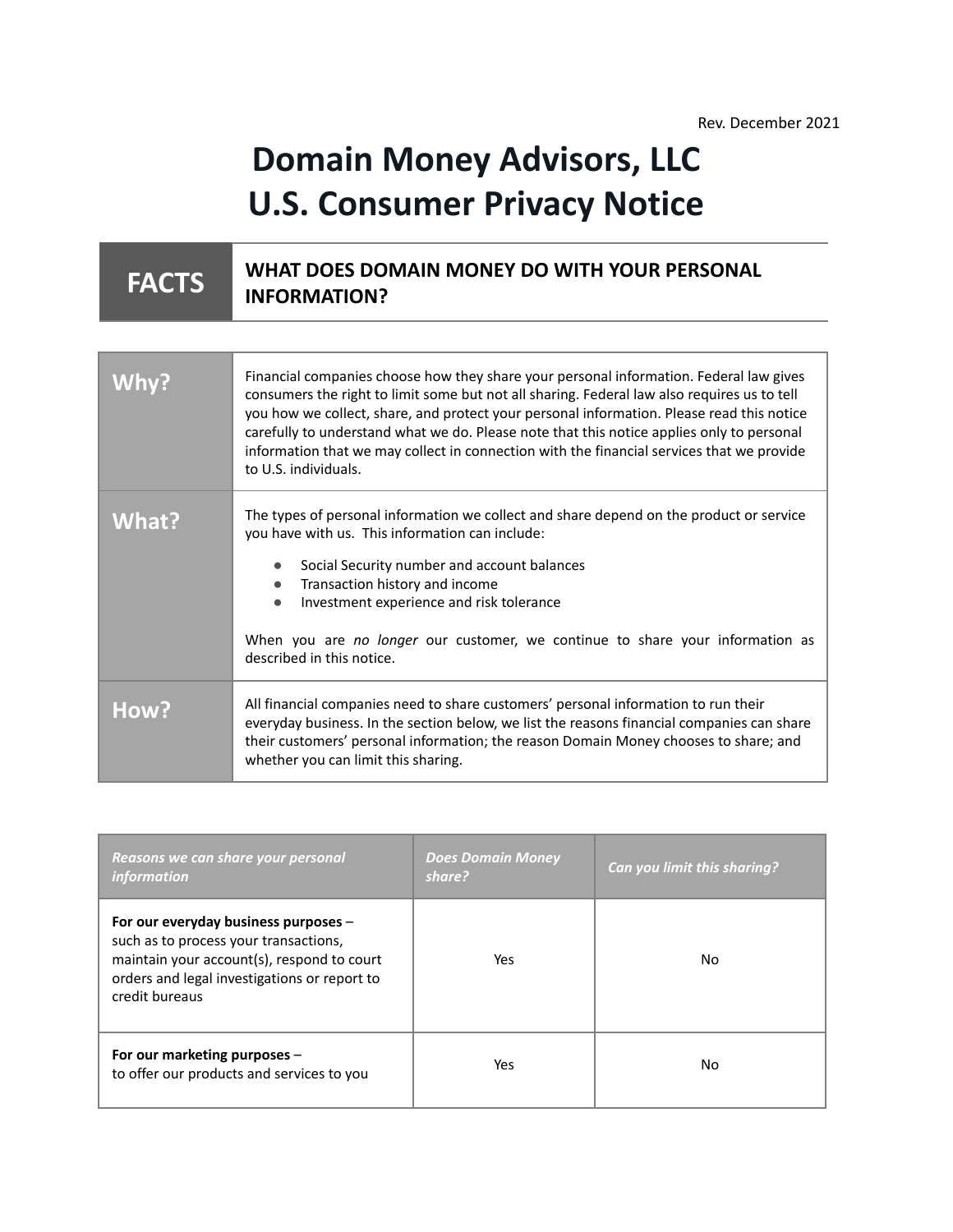| For joint marketing with other financial<br>companies                                                              | No  | We don't share |
|--------------------------------------------------------------------------------------------------------------------|-----|----------------|
| For our affiliates' everyday business<br>$p$ urposes $-$<br>information about your transactions and<br>experiences | No. | We don't share |
| For our affiliates' everyday business<br>$p$ urposes $-$<br>information about your creditworthiness                | No. | We don't share |
| For our affiliates to market to you                                                                                | No. | We don't share |
| For nonaffiliates to market to you                                                                                 | No. | We don't share |

**Questions?** Call (760) 836-6246 or email us at RIASupport@domainmoney.com.

| What we do                                                       |                                                                                                                                                                                                                                              |  |
|------------------------------------------------------------------|----------------------------------------------------------------------------------------------------------------------------------------------------------------------------------------------------------------------------------------------|--|
| <b>How does Domain Money protect</b><br>my personal information? | To protect your personal information from unauthorized access and use,<br>we use reasonable security measures that comply with industry<br>standards. These measures include computer safeguards and secured<br>files and buildings.         |  |
| <b>How does Domain Money collect</b><br>my personal information? | We collect your personal information, for example, when you<br>open an account or give us your contact information<br>make deposits or withdrawals from your account<br>provide employment information or give us your income<br>information |  |
| Why can't I limit all sharing?                                   | Federal law gives you the right to limit only:<br>sharing for affiliates' everyday business purposes—information<br>about your creditworthiness<br>affiliates from using your information to market to you                                   |  |